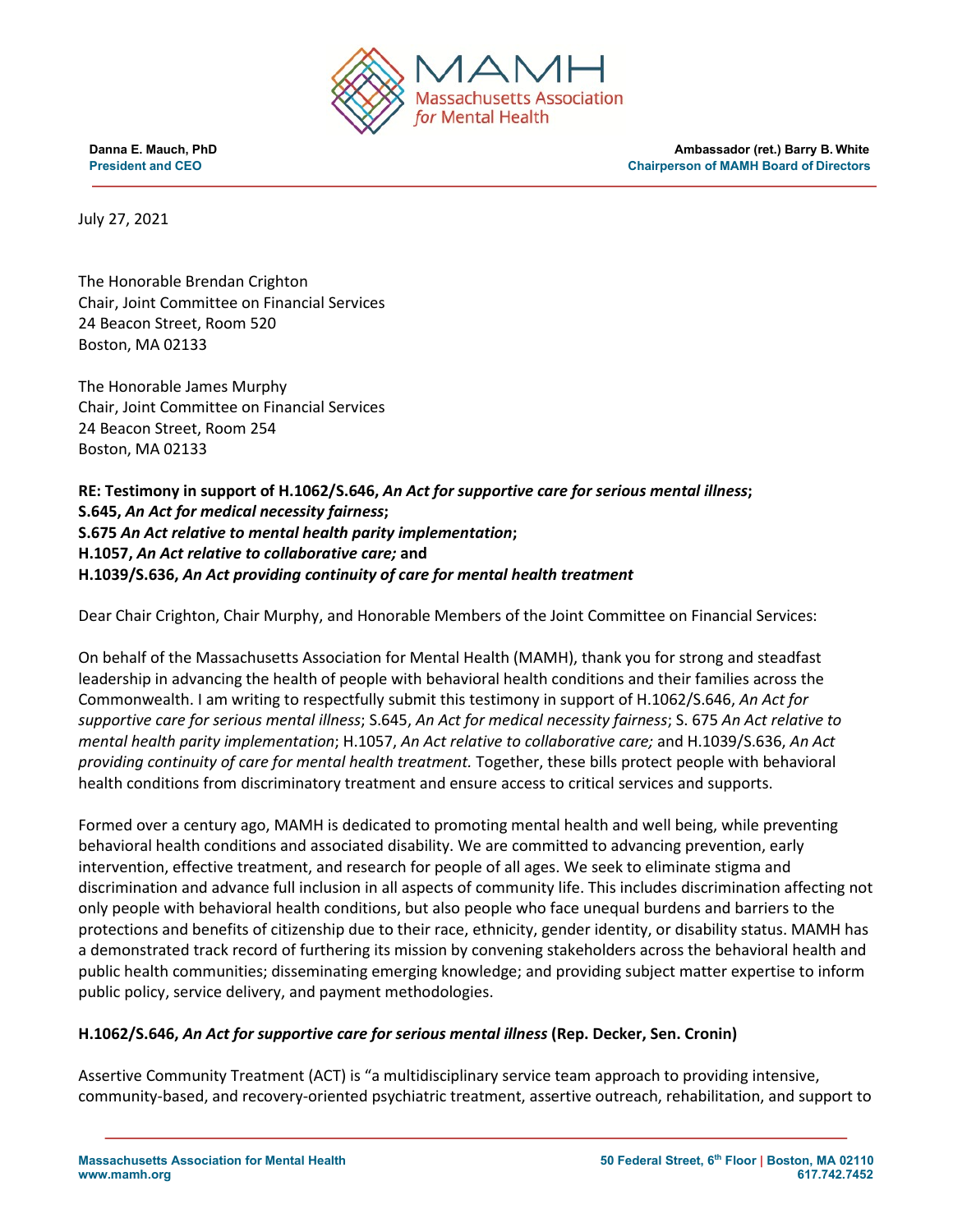individuals with severe and disabling mental health conditions… The ACT team is the single point of clinical responsibility and assumes accountability for assisting individuals in getting their needs met while achieving their goals for recovery. The PACT team provides all clinical nonacute behavioral health and substance use disorder interventions in addition to linking individuals to community-based self-help resources and providing direct rehabilitation, vocational, and housing-related services. Services are delivered in the individual's natural environment and are available on a 24-hour, seven-day-a-week basis. Services are comprehensive and highly [i](#page-6-0)ndividualized. They are modified as needed through an ongoing assessment and treatment planning process." Services are intensive, vary based on the needs of the individuals served, and follow national Substance Abuse and Mental Health Services Administration (SAMHSA) guidelines.<sup>[ii](#page-6-1)</sup> The evidence for ACT demonstrates that the program is economical – reduced inpatient hospitalization days and emergency room visits – and yield other positive outcomes for the individuals including increased housing stability, improved quality of life, fewer symptoms, increased social functioning, and higher individual and family satisfaction.<sup>[iii](#page-6-2)</sup>

I (Danna Mauch, PhD) submit this testimony on the effectiveness of ACT services, and ACT's utility as the underpinning of Coordinated Specialty Care, as a former state mental health authority (SMHA) division director in Massachusetts and Rhode Island, where I implemented ACT statewide as the core service to effectively treat and support recovery of adults with disabling behavioral health conditions. As CEO of Magellan Public Solutions, I had the further opportunity to implement ACT services for Medicaid members in multiple states across the country. I can attest that not only is the service grounded in scientific evidence, but it is feasible to implement on a broadscale basis, and it is successful for the individuals engaged in the team based services.

"Coordinated Specialty Care (CSC) is a recovery-oriented treatment program for people with first episode psychosis (FEP). CSC promotes shared decision making and uses a team of specialists who work with the individual to create a personal treatment plan. The specialists offer psychotherapy, medication management geared to individuals with FEP, family education and support, case management, and work or education support, depending on the individual's needs and preferences. The individual and the team work together to make treatment decisions, involving family members as much as possible. The goal is to link the individual with a CSC team as soon as possible after psychotic symptoms begin."<sup>[iv](#page-6-3)</sup> Like ACT, the evidence for CSC is also strong. Studies have shown improvements in scores for symptoms, occupational functioning, and social functioning scales of the Global Assessment of Functioning (GAF), increased education and employment rates, and decreased hospitalization.<sup>[v](#page-6-4)</sup>

Onset of psychotic conditions including schizophrenia typically occurs between 15-25 years of age. These conditions can "derail a young person's social, academic, and vocational development and initiate a trajectory of accumulating disability." However, early intervention with evidence-based therapies such as CSC and ACT can and do make a difference. The Recovery After Initial Schizophrenia Episode (RAISE) research project of the National Institute of Mental Health (NIMH) reports these programs "offer real hope for clinical and functional recovery."[vi](#page-6-5)

Unfortunately, these services are extremely difficult to access in the Commonwealth. There are private pay programs in Massachusetts, but they are exorbitant in price and well out of reach for most families. Families can also access publicly-funded ACT and CSC programs. First, one must apply for and be accepted as a client of the MA Department of Mental Health (DMH). The Department must then authorize ACT or CSC services for the individual based on clinical need and service availability or capacity. The Commonwealth should not stand alone in bearing responsibility for providing effective treatment and rehabilitative benefits to our residents in need.

H.1062/S.646, *An Act for supportive care for serious mental illness,* will require private insurance carriers and Group Insurance Commission (GIC) plans to cover ACT and CSC services. At its core, this is a parity issue. Individuals with severe and potentially disabling physical health conditions – like certain types of cancer – would receive cancer treatment services covered by private carriers. It is discriminatory that individuals with severe and potentially disabling behavioral health conditions do not receive the same coverage and access for the services they need. Not only would H.1062/S.646 help to balance public and private resources that are spent on ACT and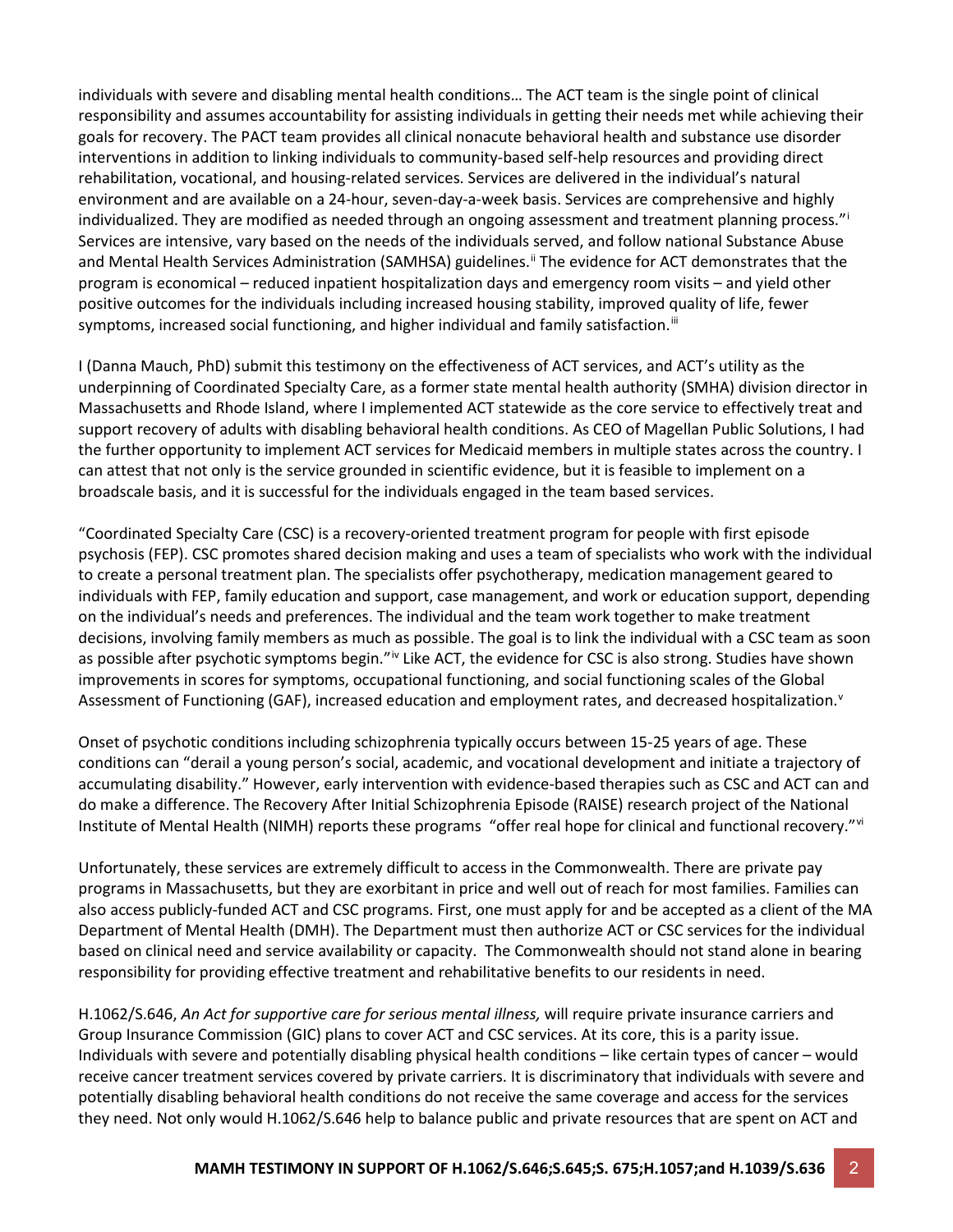CSC, but these bills would help individuals with some of the greatest behavioral health needs get timely, evidencebased, and therapeutic clinical care and related social supports.

# **S.645,** *An Act for medical necessity fairness* **(Sen. Cronin)**

The impetus for S.645, *An Act for medical necessity fairness*, stems from the landmark *Wit v. United Behavioral Health* class action lawsuit from 2019. Essentially, the court ruled that United Behavioral Health – the largest managed behavioral health care company in the United States – used internally developed coverage determination guidelines and level of care guidelines to deny care for its members, and that these criteria were more restrictive than generally accepted standards of care for behavioral health conditions.<sup>[vii](#page-6-6)</sup>

MAMH took the first parity action on behalf of residents of the Commonwealth in the 1980s, in suing a private insurer to guarantee a minimum outpatient mental health treatment benefit. MAMH continued the fight for parity in leading advocates in working with the Legislature and Administration for passage of the 2000 and 2008 parity bills. Despite these efforts, and the federal parity laws of 2008 and 2010, full implementation has proven elusive and state action is demanded.

To reiterate, even though mental health parity laws have been passed at both the federal and state levels, they have not been fully implemented and disparities in coverage between behavioral health and medical care persist. S.645, *An Act for medical necessity fairness,* would put the intent of the *Wit v. United Behavioral Health* decision into statute to protect the individuals with behavioral health conditions in Massachusetts from similar discrimination.

S.645, *An Act for medical necessity fairness,* requires private insurance carriers, MassHealth, and Group Health Insurance (GIC) plans to follow existing, established independent guidelines for determining medical necessity of behavioral health care, where they exist. For example, the bill requires medical necessity and utilization management determinations for substance use and co-occurring substance use and mental health treatment to be made in accordance with the criteria and guidelines established by the American Society of Addiction Medicine (ASAM) or by current criteria and practice guidelines developed by a comparable nonprofit professional association for the relevant clinical specialty of addiction medicine.

When existing, established independent guidelines do not exist, S.645 requires private carriers, MassHealth, and GIC plans to create guidelines that: 1) account for different treatment approaches for different age groups, like children and adolescents; 2) aim to treat the underlying condition, and not just acute or short-term symptoms; 3) follow "generally accepted standards of behavioral health condition care;" and 4) require that if a lower level of care is not available, the next highest level of care should be approved. The bill also prohibits carriers from limiting benefits or coverage for treatments that do not 'cure' behavioral health conditions. Some behavioral health conditions are chronic in nature and have not outright 'cure,' yet individuals can and do achieve recovery. I must point out that no one would accept the suggestion that the inability to cure Diabetes or Cancer would invalidate insurance coverage for those conditions.

The bill also attempts to level the playing field for individuals who are forced to go to court to challenge a denial or decision by a private carrier or a GIC plan by requiring the court to review the case 'de novo,' that is, without any initial presumption that the plan was correct. Finally, it allows the Division of Insurance (DOI), MassHealth, and the GIC to assess civil penalties of \$5,000 for violations, up to \$10,000 for willful violations, plus repayment of individual costs caused by a violation, such as an individual seeking care on a cash basis after a denial based on a violation of medical necessity criteria requirements.

In the words of Patrick Kennedy and Jim Ramstad, former U.S. Representatives and mental health advocates, "What this case (the *Wit v. United Behavioral Health*) really boils down to is discrimination and the perpetuation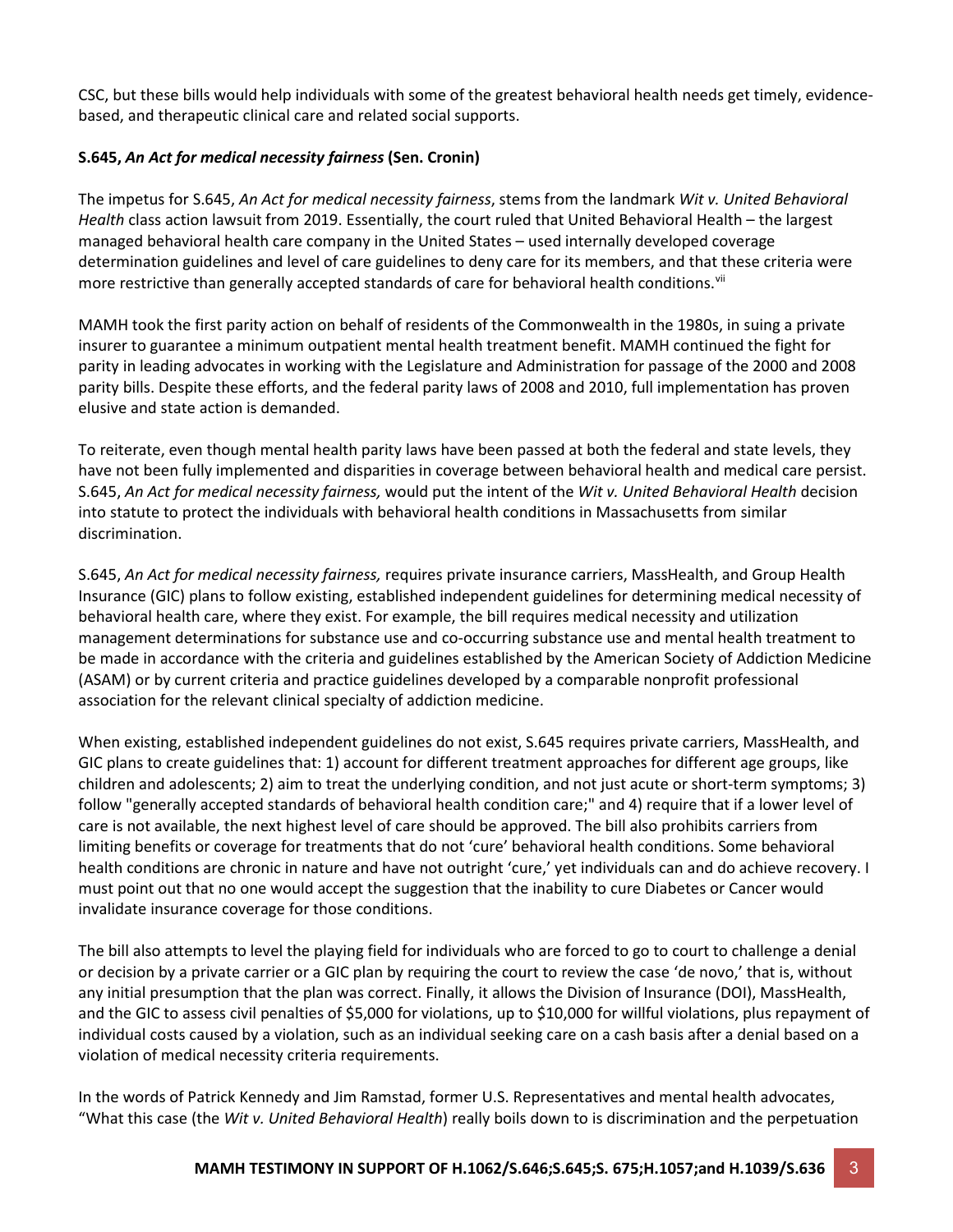of a separate and unequal system of care that would never be tolerated for the treatment of cancer or heart disease.["viii](#page-6-7) S.645, *An Act for medical necessity fairness,* will help protect the people of Massachusetts from similar injustices and will help ensure people with behavioral health conditions can access the care they need.

## **S.675,** *An Act relative to mental health parity implementation* **(Sen. Friedman)**

Parity is the law and justice is overdue for people who need behavioral health services. Despite passage of parity legislation at both the state and federal levels, coverage and access to mental health and substance use services remain more restrictive than coverage and access to physical health services. In November 2019, a landmark 2017 Milliman Research Report was replicated and again found nonquantitative treatment limitations (NQTLs) as a "key trouble area" in the enforcement of parity statutes. The study specifically identified disparities in both out-ofnetwork utilization patterns and reimbursement rates (proxies for network adequacy and provider fee level NQTLs) for behavioral health providers in comparison to medical/surgical providers. Both national and Massachusetts state-level data reveal disparities and concerns related to NQTLs compliance.<sup>[ix](#page-6-8)</sup> In fact, the 2019 study found widening disparities in network use (insured people being forced to go out of network to find available practitioners) and in provider reimbursement (behavioral health provider reimbursement was found to be even lower compared to their professional peers paid for physical health treatments). $^{x}$  $^{x}$  $^{x}$ 

Similarly, in 2018 The Kennedy Forum released a technical paper assessing the relative strength of state parity laws in ensuring to effective parity enforcement. The Satcher Health Leadership Institute at the Morehouse School of Medicine and The Kennedy Forum developed a Statutory Coding Instrument (SCI) that evaluated state laws across 10 dimensions, including coverage of mental health and substance use services, requirements for NQTLs, state agency enforcement and reporting, etc. Massachusetts scored a 61 out of a total of 100 points, earning a grade "D." Fifteen states currently score better than our Commonwealth, including Alabama, Kentucky, and Texas.<sup>[xi](#page-6-10)</sup> We know we can do better, and S.675 helps us do just that.

The Massachusetts Office of the Attorney General has also taken legal action for violations in the Commonwealth. In December 2018, Aetna Health Insurance Company and two affiliated companies reached an agreement with the Attorney General's Office to help members access mental health and substance use services. Part of the agreement requires Aetna to disclose to its members that it does not require prior authorizations for routine behavioral health visits, and to disclose to its members any circumstances where it does require prior authorizations for any behavioral health services. The ruling helps ensure transparency and addresses once discriminatory barriers for people with behavioral health conditions and their families. $x^{iii}$ 

In February 2020, the Massachusetts Attorney General reached settlements with Harvard Pilgrim Health Care and United Behavioral Health d/b/a Optum; Fallon Community Health Plan and Beacon Health Strategies; AllWays Health Partners; Blue Cross Blue Shield of Massachusetts; and Tufts Health Plan for violations of the Mental Health Parity and Addiction Equity Act. The settlements include a range of assurances that the companies will improve access to behavioral health care, including changing how they determine reimbursement rates for outpatient behavioral health services; limiting prior authorization requirements; and making extensive changes to improve the accuracy of their provider directories.<sup>[xiii](#page-6-12)</sup> In addition, the companies paid \$1 million to a fund to expand programs to prevent substance use conditions and increase access to behavioral health services.

While MAMH applauds steps taken to address provider directory gaps (including ghost networks), selected provider reimbursement rate improvements, and some elimination of discriminatory prior approvals, the job is not finished, and parity needs to become not only the law but the reliable reality. Residents of the Commonwealth need fair, reliable, and usable insurance benefits to protect and treat their mental health and behavioral health needs, just as they now enjoy for all other health conditions.

MAMH strongly supports S.675, *An Act relative to mental health parity implementation,* as it will create more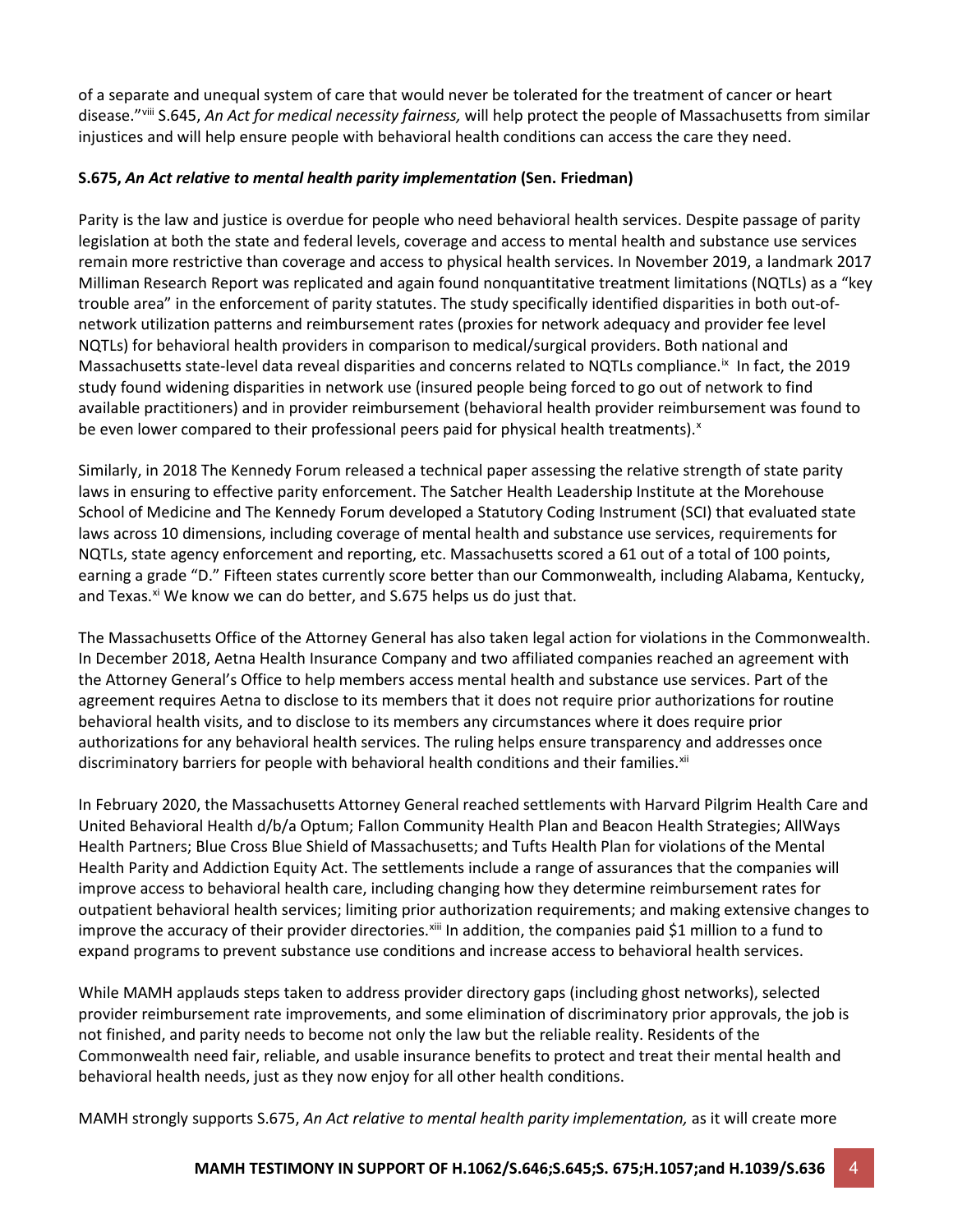equitable access to behavioral health care by improving parity enforcement through enhanced carrier selfreporting; addressing barriers such as onerous approval processes; applying parity across payers, including the Group Insurance Commission; ensuring compliance through regular market conduct examinations; enhancing opportunities and resources for individuals and families to assert parity rights; and establishing network adequacy standards and requiring parity of reimbursement rates between behavioral health and medical providers.

MAMH is proud to stand with Children's Mental Health Campaign in support of S.675. This broad-based support points to the timeliness and urgency of this bill and the critical need it addresses in our Commonwealth.

## **H.1057,** *An Act relative to collaborative care*

Since the development of the Collaborative Care Model (CoCM) in the 1990s, more than "90 randomized controlled trials and several meta-analyses have shown the model to be more effective than usual care for patients with depression, anxiety, and other behavioral health conditions. CoCM is also shown to be highly effective in treating co-morbid mental health and physical conditions such as cancer, diabetes, and HIV."<sup>[xiv](#page-7-0)</sup> The collaborat[i](#page-7-4)ve care.<sup>xviii</sup> model has also been shown to have strong economic benefits. Systematic reviews reveal cost savings due to reduced health care utilization, enhanced productivity, and even lower outpatient health services costs.<sup>[xv](#page-7-1),[xvi](#page-7-2)[,xvii](#page-7-3)</sup> In a book chapter I (Danna Mauch, PhD) co-authored on the subject, which was based on a systematic review of safety net health system implementation sites for integration of behavioral health in primary care or specialty care, we found well established evidence for the feasibility, affordability, and effectiveness of integrated and

There is also significant data on the effectiveness of the Collaborate Care Model here in Massachusetts. In my former role as Senior Fellow/Principal Associate at Abt Associates, I (Danna Mauch, PhD) led an evaluation MYCHILD; likewise, the Institute for Urban Health Research at Northeastern University led an evaluation of LAUNCH. LAUNCH/MYCHILD is an evidence-based model of early childhood mental health (ECMH) integration in pediatric primary care. The model includes both a mental health clinician and a family partner, or an adult experienced in navigating the health and social services systems for his/her own child, embedded in the primary care team. The behavioral health clinician and family partner attend regular team meetings and case conferences, participate in daily huddles, receive children and families by way of warm hand offs from primary care clinicians, and are integral in the development of care plans. The goals of the model are to promote healthy relationships between parents/caregivers and their children, prevent concerning behaviors and reduce stress on families, and identify behavioral health concerns early and make referrals for therapeutic intervention.

As measured by evidence-based tools, LAUNCH/MYCHILD resulted in statistically significant reductions in parental stress and depression symptoms, as well as improved child mental health and social emotional wellness. The Abt research team additionally used Medicaid data to compare health care expenditures for children enrolled in MYCHILD with a matched comparison group. Looking at all MassHealth costs over a 12-month period following the index date, MYCHILD costs were \$164.21 less per child per month versus children in the control group. Likewise, children enrolled in MYCHILD were also more likely to receive appropriate, non-stigmatizing diagnoses.<sup>xix</sup>

There have been additional investments in early childhood mental health integration in pediatric primary care that have further contributed to a body of knowledge in this field. The MetroWest Health Foundation, for instance, supported the Southborough Medical Group in implementing pediatric integrated behavioral health care. The result was improved access to behavioral health services (both timeliness of care and engagement in care). Southborough was also able to address language and cultural barriers to care and document improved communication between families and providers.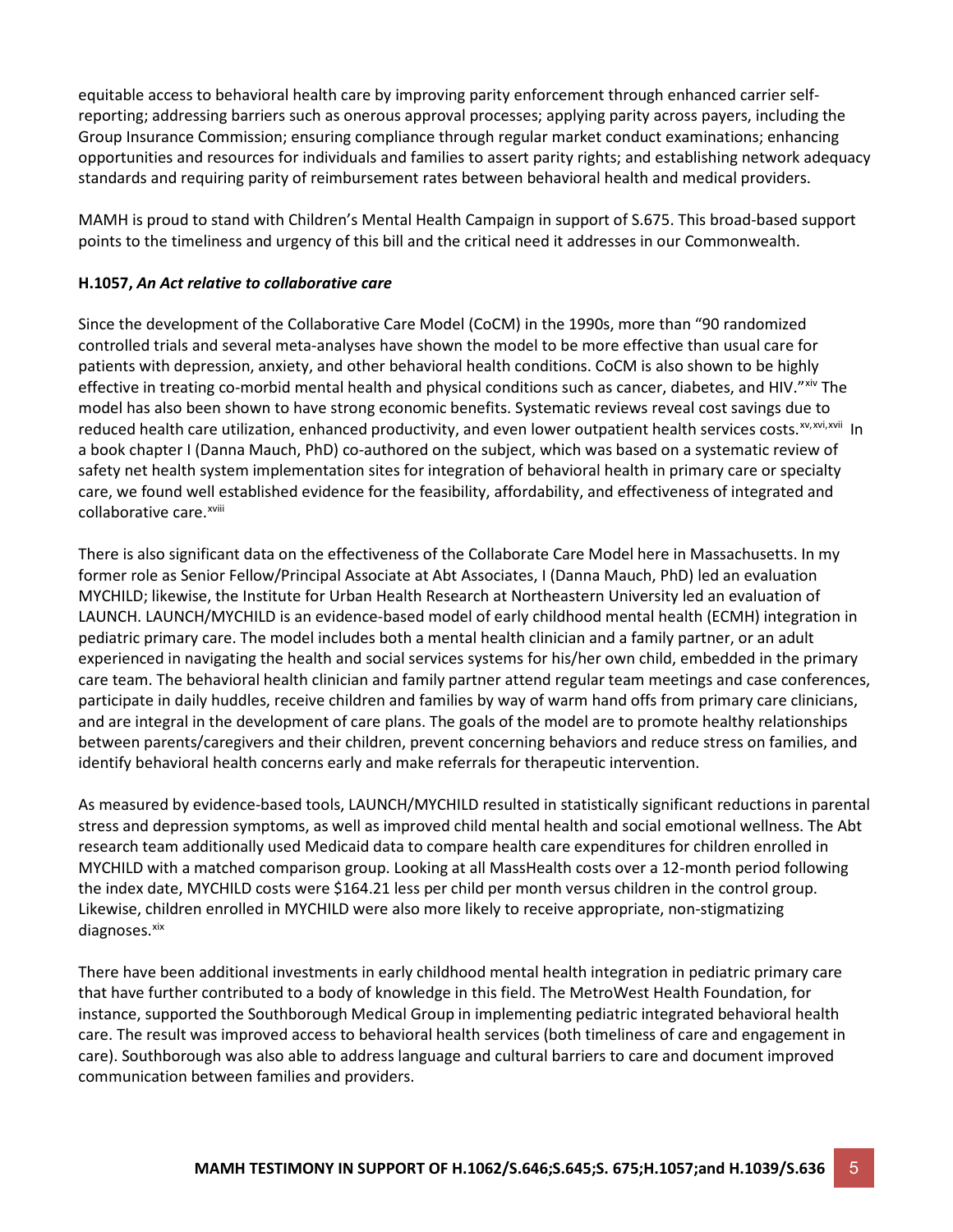Related, the Pediatric Physicians' Organization at Children's (PPOC) has successfully integrated mental health care throughout its practices. PPOC also received a grant from the Blue Cross Blue Shield of Massachusetts (BCBSMA) Foundation to integrate substance misuse services in pediatric primary care through a partnership with the Adolescent Substance Abuse Program (ASAP) at Children's; the Foundation has secured John Snow, Inc. to analyze the impact of the model on access to care. Furthermore, the Richard and Susan Smith Family Foundation's TEAM UP for Children Initiative is supporting transformation to integrated pediatric primary care at seven federally qualified health centers. The Smith Family Foundation is partnering with the Robert Wood Johnson Foundation and Boston University on an evaluation of the initiative to assess real-time cost and quality outcomes.

Despite the evidence base for the Collaborative Care Model and pockets of innovation here in Massachusetts, integrated behavioral health care is far from universal. In 2015, the Blue Cross Blue Shield of Massachusetts (BCSBMA) Foundation commissioned Bailit Health Purchasing, LLC, to conduct a thorough review of reports and other secondary sources, agency regulations and checklists, as well as key informant interviews and a focus group. The report, "Barriers to Behavioral and Physical Health Integration in Massachusetts," summarizes key issues and opportunities to facilitate the integration of physical and behavioral health care.<sup>[xx](#page-7-6)</sup> One of these barriers is inadequate reimbursement for the core service delivery elements of the Collaborative Care Model.

H.1057, *An Act relative to collaborative care,* requires private insurance carriers to reimburse providers for the following current procedural terminology (CPT) billing codes established by the American Medical Association (AMA): 99492 (initial psychiatric collaborative care management, first 70 minutes in first calendar month); 99493 (subsequent psychiatric collaborative care management, first 60 minutes in subsequent month); and 99494 (Initial or subsequent psychiatric collaborative care management, each additional 30 minutes in a calendar month). In calendar year 2018, Medicare began making payments for integrated care to providers using these CPT codes.<sup>[xxi](#page-7-7)</sup>

As part of the EOHHS Roadmap to Behavioral Health Reform, and in anticipation of MassHealth's upcoming 1115 demonstration extension, effective July 1, 2021, MassHealth also began to paying physicians for integrated behavioral health services using CPT code 99484. MassHealth reimburses physicians for integrated care provided to MassHealth members under CPT code 99484 when that service is rendered by a non-physician mental health professional employed or supervised by the physician, such as a social worker.<sup>[xxii](#page-7-8)</sup>

H.1057, *An Act relative to collaborative care,* essentially requires private carriers to follow suit. This bill is important in that it prevents the public system from carrying the burden of paying for Collaborative Care. Likewise, for the many providers that contract with both public and private payers, ensuring that all payers are reimbursing for integrated care services will help spur and sustain transformation in health care delivery.

# **H.1039/S.636,** *An Act providing continuity of care for mental health treatment* **(Rep. Balser, Sen. Comerford)**

There are many reasons why mental health providers may elect to stop accepting a particular insurance carrier. When this occurs, individuals with behavioral health conditions are adversely impacted if the therapeutic alliance they have with their mental provider becomes severed. The literature not only demonstrates the importance of a strong alliance between the provider and individual on positive therapeutic outcomes but suggests that "quality of the all[i](#page-7-9)ance is more predictive of positive outcomes than the type of intervention."<sup>xxiii</sup>

H.1039/S.636, *An Act providing continuity of care for mental health treatment* (Rep. Balser, Sen. Comerford), would allow an individual who is engaged in a course of treatment with a mental health provider, who is either voluntarily or involuntarily disenrolled from a health plan (for reasons other than quality or fraud), to continue receiving treatment from that mental health provider through an out-of-network option. The bill acknowledges that the individual may pay a higher co-payment for the out-of-network option but does offer the individual financial protection by prohibiting carriers from requiring additional charges, costs, or deductibles.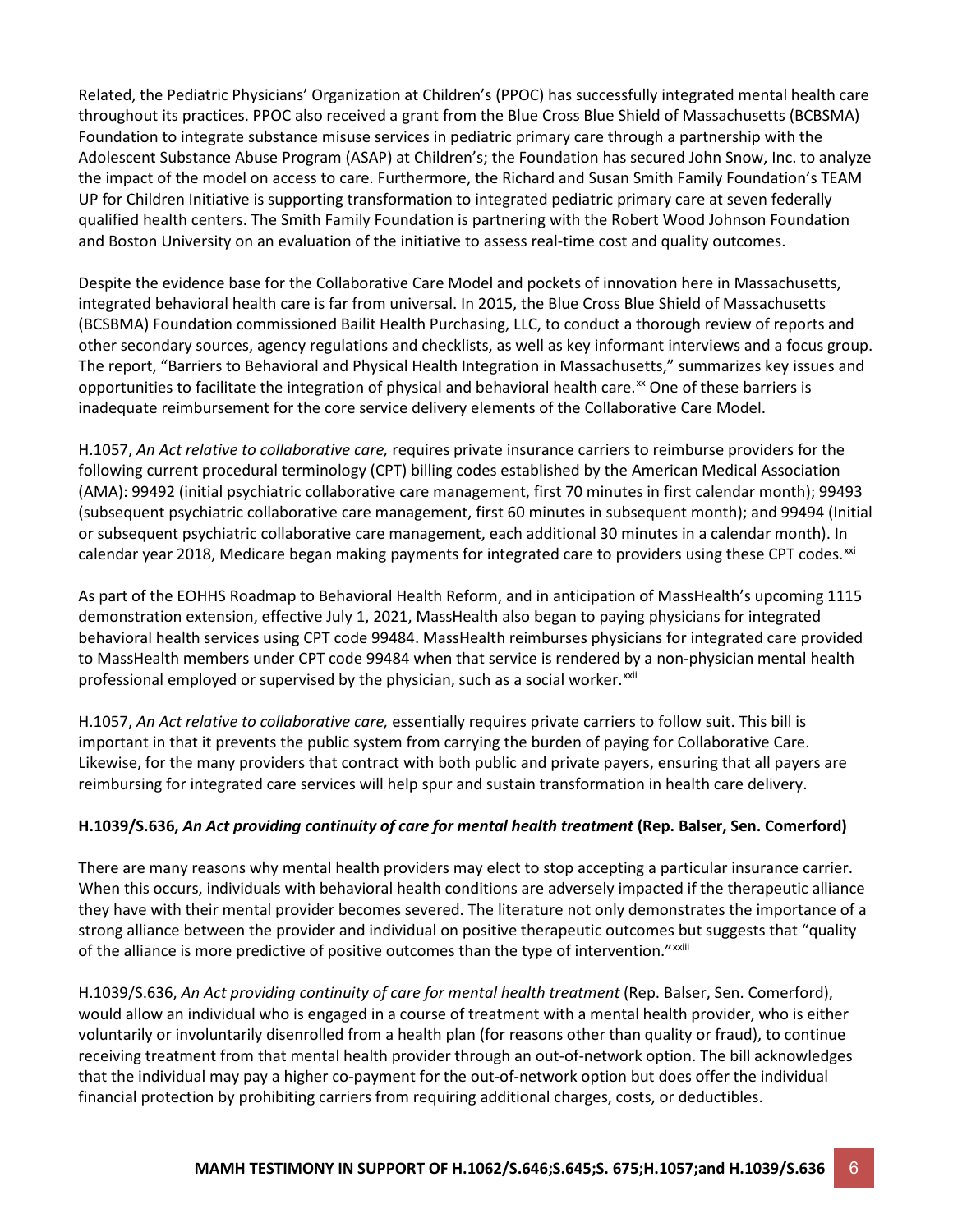Mental health treatment is too often disrupted due to churn in the insurance market. Carriers already have structures in place for covering out-of-network services. The nature of mental health treatment and the importance of the therapeutic alliance calls for continuity to be more firmly established and protected.

Please do not hesitate to be in contact should you have questions, would like additional information, or if MAMH can serve as a resource to your critical work at [dannamauch@mamh.org](mailto:dannamauch@mamh.org) and [jessicalarochelle@mamh.org.](mailto:jessicalarochelle@mamh.org) We urge you to report H.1062/S.646, *An Act for supportive care for serious mental illness*; S.645, *An Act for medical necessity fairness*; S. 675 *An Act relative to mental health parity implementation*; H.1057, *An Act relative to collaborative care;* and H.1039/S.636, *An Act providing continuity of care for mental health treatment* favorably out of committee. Thank you.

Sincerely,

Danna Mauch

Danna Mauch, PhD President and CEO

Jussica Landwille

<span id="page-6-0"></span>Jessica Larochelle, MPH Director for Public Policy and Government Relations

<span id="page-6-4"></span>iv National Institute of Mental Health. What is Coordinated Specialty Care (CSC)? Retrieved 22 July 2021 at:

https://www.nimh.nih.gov/health/topics/schizophrenia/raise/what-is-coordinated-specialty-care-csc

<span id="page-6-5"></span><sup>v</sup> Nossel I, Wall M, et. al. Results of a Coordinated Specialty Care Program for Early Psychosis and Predictors of Outcomes. *Psychiatric* 

*Services*, 15 May 2018.<br><sup>vi</sup> Recovery After Initial Schizophrenia Episode (RAISE) research project of the National Institute of Mental Health (NIMH). *Evidence-Based Treatments for First Episode Psychosis: Components of Coordinated Specialty Care.* Retrieved 22 February 2021 at:

<span id="page-6-6"></span>https://www.nimh.nih.gov/health/topics/schizophrenia/raise/evidence-based-treatments-for-first-episode-psychosis-components-ofcoordinated-specialty-care

<span id="page-6-1"></span><sup>i</sup> Massachusetts Behavioral Health Partnership. *Medical Necessity Criteria: Program of Assertive Community Treatment.* Last review 2 September 2020. Retrieved from: https://www.masspartnership.com/pdf/MNC-PACT.pdf

<span id="page-6-2"></span>ii Substance Abuse and Mental Health Services Administration. *Assertive Community Treatment Evidence-Based Practices Kit.* DHHS Pub. No. SMA-08-4345, Rockville, MD: Center for Mental Health Services, Substance Abuse and Mental Health Services Administration, U.S. Department of Health and Human Services, 2008.

<span id="page-6-3"></span>iii McLaughlin, J. J. (2013). Assertive community treatment: An evidence-based practice and its continuing evolution. In J. Rosenberg & S. J. Rosenberg (Eds.), *Community mental health: Challenges for the 21st century* (pp. 197–214). Routledge/Taylor & Francis Group.

<span id="page-6-7"></span>vii United States District Court, Northern District of California. *David Wit, et al., Plaintiffs, v. United Behavioral Health, Defendant*. Case No. 14-cv-02346-JCS. Filed 3 November 2020. Available at:

https://storage.courtlistener.com/recap/gov.uscourts.cand.277588/gov.uscourts.cand.277588.491.0.pdf

<span id="page-6-8"></span>viii Kennedy P and Ramstad J*. Landmark Ruling Sets Precent for Parity Coverage of Mental Health and Addiction Treatment*. 18 March 2019. STAT. Available at: https://www.statnews.com/2019/03/18/landmark-ruling-mental-health-addiction-treatment/

<span id="page-6-9"></span>ix Melek SP, Perlman D, Davenport S*. Milliman Research Report: Addiction and Mental Health vs. Physical Health: Analyzing Disparities in Network Use and Provider Reimbursement Rates*. Commissioned by Mental Health Treatment and Research Institute, LLC, a nonprofit subsidiary of The Bowman Family Foundation, December 2017.

<span id="page-6-10"></span><sup>x</sup> Melek SP, Davenport S, Gray TJ*. Milliman Research Report: Addiction and Mental Health vs. Physical Health: Widening Disparities in Network Use and Provider Reimbursement Rates*. Commissioned by Mental Health Treatment and Research Institute, LLC, a nonprofit subsidiary of The Bowman Family Foundation, November 2019.

<span id="page-6-12"></span><span id="page-6-11"></span>xi Douglas M, Wrenn G, Bent-Weber S, Tonti L, Carneal G, Keeton T, Grillo J, Rachel S, Lloyd D, Bryd E, Miller B, Lang A, Manderscheid R, Park J. *Evaluating State Mental Health and Addiction Parity Statutes: A Technical Report*. The Kennedy-Satcher Center for Mental Health Equity at the Morehouse School of Medicine, The Kennedy Forum, Well Being Trust, The Carter Center, and The Scattergood Foundation, 2018.